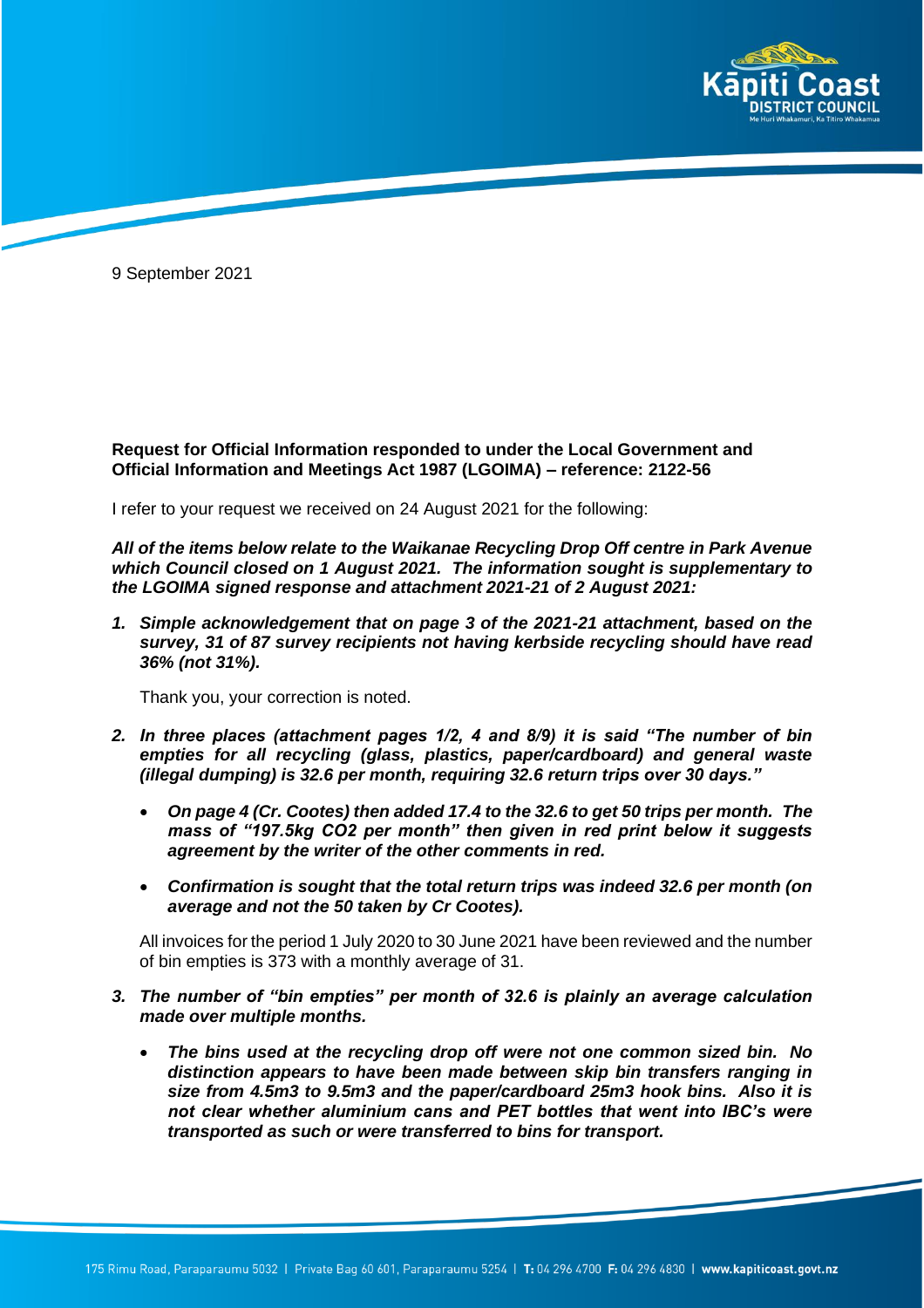

The aluminium cans were collected in a woolsack placed in an IBC and removed from the site by a metal recycler.

The PET bottles were collected in a woolsack placed in an IBC and transferred into a 9m<sup>3</sup> bin for transport.

## • *A breakdown of the bins transported to Otaihanga by type and any additional IBC's transported, for the 12 months to YE 30 June 2021 is requested.*

The invoices for the period 1 July 2020 to 30 June 2021 have been reviewed and the bin transfers are summarised in the table below.

|        | Cardboard $25m^{3*}$       | <b>Glass</b>     | <b>Plastic</b>  | <b>Waste</b>     |
|--------|----------------------------|------------------|-----------------|------------------|
|        | steel cans 6m <sup>3</sup> | 4.5 <sup>3</sup> | 9m <sup>3</sup> | 4.5 <sup>3</sup> |
| Annual | 134*                       | 165              | 60              | 14               |

*\*The invoice does not differentiate between these bin transfers*

*4. In the emissions analysis attempted by Cr Cootes on page 4 of the attachment, the truck transferring the bins to Otaihanga was said to be a 2003 Hino FY. Unfortunately this model does not fit with the engine displacement and fuel consumption given. This together with the lack of specificity around bin size transported, makes verification of Council's assertion of "inefficient" and "ineffective" difficult.*

As noted in our first response, Council staff did not carry out any emissions calculations or comparison regarding transport to and from the site. Cr Cootes provided his own calculations and comparison to Cr Holborow by email on 31 May 2021.

## *Accordingly the following is requested:*

• *Copies of invoices submitted for recycle material transportation between the Park Avenue Recycling site and Otaihanga for the 12 months to YE 30 June 2021.*

The information you are seeking in regard to invoices is commercially sensitive. On that basis I must withhold this information under section 7(2)(b)(ii) of the Act which allows for Council to withhold information in order to protect information where the making available of the information would be likely unreasonably to prejudice the commercial position of the person who supplied or who is the subject of the information.

In the Council's view the reasons for withholding these details are not outweighed by public interest considerations in section 7(1) favouring their release.

You have the right to seek an investigation and review by the Ombudsman of this decision. Information about how to make a complaint is available at www.ombudsman.parliament.nz or freephone 0800 802 602.